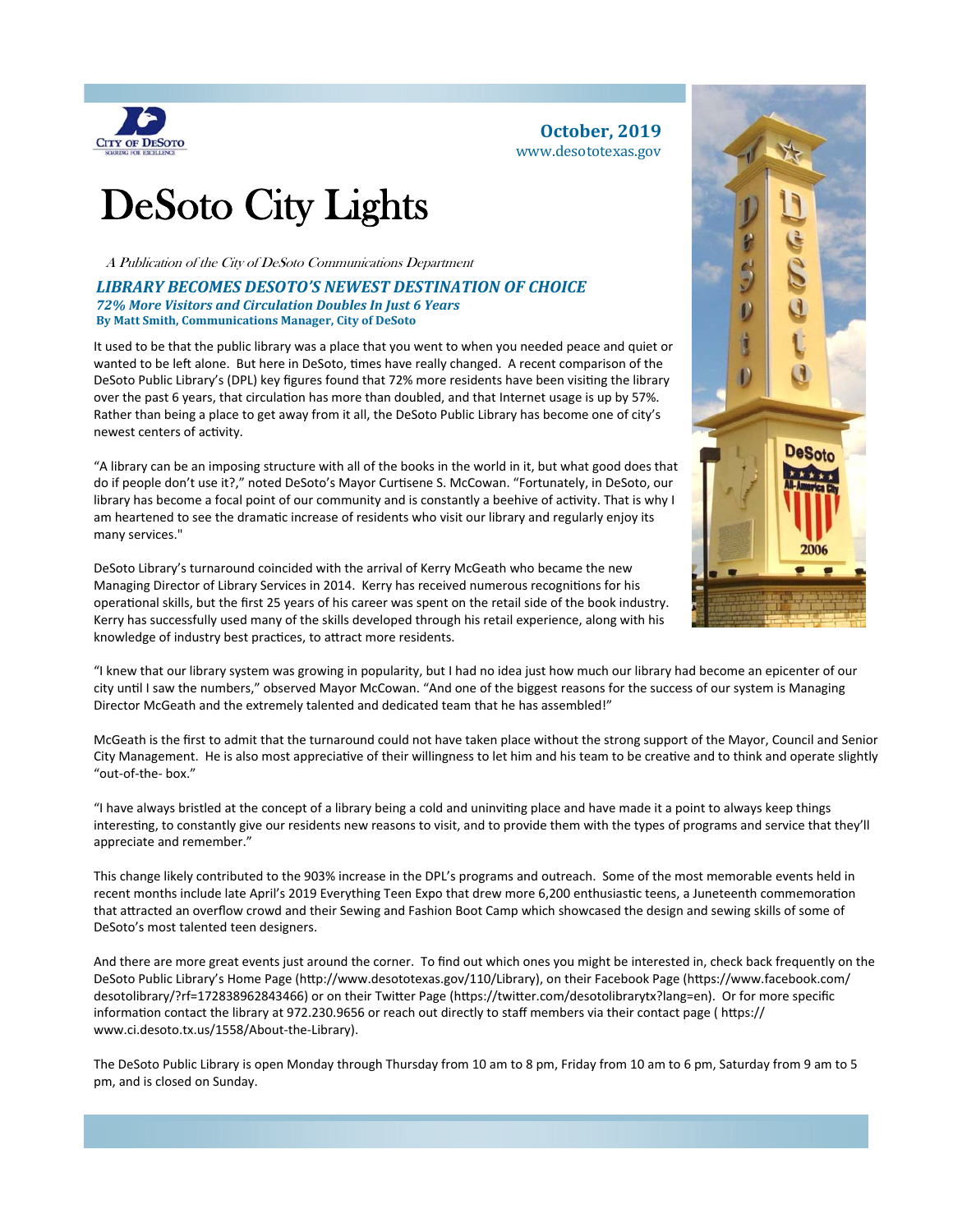### **City Calendar**

#### **September**

2 City Offices & Facilities Closed 3 City Council Mtg. ‐ City Hall 7 pm 4 Arts Commission Mtg. Civic Ctr. 6 pm 5 Mayor's Quarterly Meeting 5 Library Board Mtg. ‐ Library ‐ 7 pm 5 KDB Mtg. ‐ Civic Center ‐ 5 Historical Foundation Mtg. canceled 7 Latino Heritage Fest - Town Ctr. 6 - 10pm 9 Planning & Zoning Mtg.– City Hall ‐ 7 pm 11 DeSoto Works Job Fair 17 City Council Mtg. ‐ City Hall ‐ 7 pm 19 Adopt‐a‐Street Banquet 23 DEDC Board Mtg. ‐ City Hall ‐ 9 am 24 Planning & Zoning Mtg. ‐ canceled 28 DeSoto Arts Live –Town Ctr. 2‐10 pm

#### **October**

 1 City Council Mtg. ‐ City Hall ‐ 7 pm 1 Texas Night Out ‐ Civic Ctr. ‐ 7 pm 3 DeSoto Dining & Dialogue ‐ 6:30 pm 3 Historical Foundation Mtg. 6 pm 3 KDB Mtg. Civic Ctr. ‐ 6:30 pm 3 Library Board Mtg. ‐ Library ‐ 7 pm 7 Arts Commission Mtg. ‐ Civic Ctr. ‐ 6 pm 8 Park Board Mtg. ‐ Civic Ctr. ‐ 6:30 pm 8 Planning & Zoning Mtg. ‐City Hall ‐7 pm 15 City Council Mtg. ‐ City Hall ‐ 7 pm 22 Planning & Zoning Mtg. ‐City Hall ‐7 pm 25 Free Concert ‐ Corner Theatre 7:30 pm 28 DEDC Board Mtg. ‐ City Hall ‐ 9 am10 27 Planning & Zoning Mtg. ‐City Hall ‐7 pm



"Connecting Neighbors!"

### Do you feel connected to the **DeSoto Community?**

If you'd like to participate in an important conversation on the future of our City, please take this as a personal invitation to attend our next free DeSoto Dining and Dialogue dinner event on October 3, 2019 at 6:30 pm. Adults who live or work in DeSoto and care about our community are invited to attend. Resident high school students and their parents are also encouraged to attend. **Students will receive five hours of Community** Service Credit for their participation in the discussion. Please register your attendance at www.desotodd.org

before October 1st to reserve your place at the free dinner event. Space is limited to the first 75 guests who register.

#### **DeSoto Dining and Dialogue Invites** You to Join Us For: **ONE DESOTO ...TOGETHER WE WILL**

Building on the One DeSoto rally that was held last May, the DeSoto Dining and Dialogue Program will host a Dinner Event carrying the City, **School District and Faith Community** participation forward with One DeSoto ... Together We Will. Our school district and municipal government need the support of the community. Be a part of the discussion because We Are One **DeSoto and ...Together We** Will!

Please register today to attend this important DeSoto Dining and Dialogue event on:

Thursday, October 3, 2019  $6:30 \text{ pm} - 8:45 \text{ pm}$ at the DeSoto Corner Theatre located in DeSoto Town Center 211 E. Pleasant Run Road

For more information and to register go to: www.desotodd.org

or call Kathy Jones at 972-230-9648 The deadline to register is Oct. 1st.

DeSoto Dining and Dialogue is a volunteer-run organization that provides individuals of all ages, who live or work in DeSoto. the opportunity to get to know one another at dinner and discussion events. These dinners are held twice a year in private homes or public facilities around DeSoto. The discussion is led by a trained facilitator who guides participants through questions designed to elicit thoughts and opinions on issues facing our community. Join us in building a great community! Please feel free to forward this invitation to anyone who lives and/or works in DeSoto and might be interested in attending.

## Friday, October 25, 2019 7:30 PM Corner Theatre



## FREE CONCERT

The DeSoto Arts Commission presents a free Classical Music Concert featuring the Gruca White Ensemble with classical guitarist Robert Gruca and flutist Linda White. They stretch the boundaries of the

standard classical concert by including original arrangements of rock, funk, Latin tunes, and free improvisation.

> For more information. call 972.230.9649.

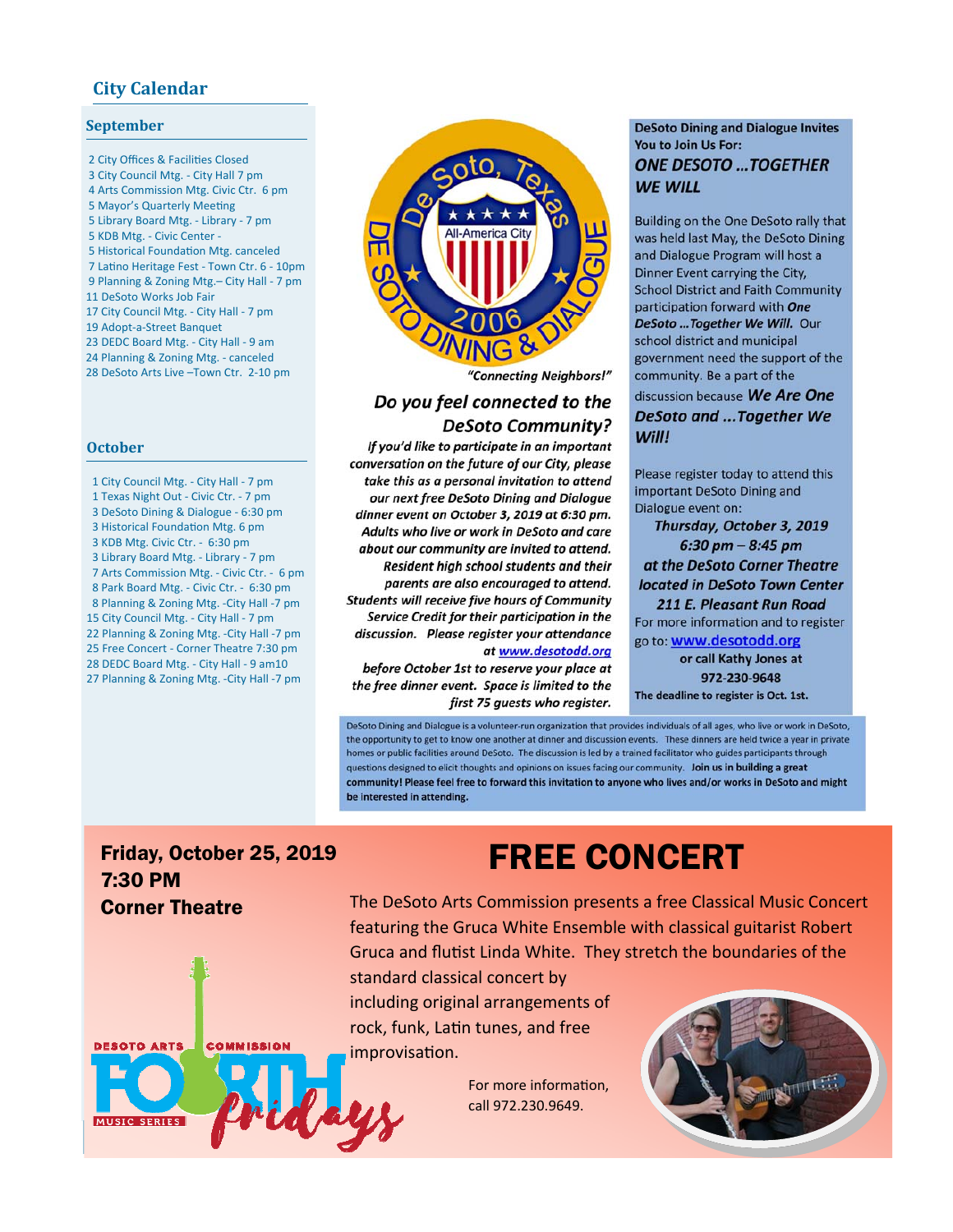## *DeSoto Is A Veteran Friendly City*

hosted events to honor the contributions and sacrifices of our local Veterans and their families. In 2018, the DeSoto City Council created an official Veterans Affairs Committee tasked with carrying this effort forward. They are planning events and initiatives intended to let people know that DeSoto is a Veteran Friendly City.

The Committee is rolling out an initiative to encourage local businesses to actively acknowledge their support of our Veterans by proudly displaying a decal that designates the business as one that offers special discounts or services for Veterans. If you would like to participate in this program and receive a window decal, please contact Kathy Jones at 972.230.9648 or kathy.jones@desototexas.gov.

Veteran friendly businesses are also invited to participate in our annual Vet Fest Veterans AppreciaƟon event scheduled for Saturday November 2, 2019 at 9 am. This is a free event and program is for ALL Veterans (from ALL branches of the military) and is intended to honor their service, raise awareness about their needs and provide information on the services available to them while having some fun in the process. Along with our annual appreciation ceremony and benefits fair,

Walk at the DeSoto Outdoor Amphitheater and along the Roy Orr Trail.

"You don't want to miss the unique experience planned for our 2019 Vet Fest", said Mayor Curtistene McCowan. "I'm sending out a personal request to our local businesses and organizations to support us in this effort to raise awareness about the needs of Veterans and the services available to them through participating organizations."

To make this event a success, we need community support for the following:

- Underwriting sponsors for water, snacks, participant t-shirts, race timing equipment, etc.
- Volunteers on event day
- Vendors who offer free items for Veterans or have services that would benefit Veterans

"Please help us spread the word about the 2019 Vet Fest 5K Run/Walk and program and make this the best Vet Fest yet," said the Mayor. "I look forward to seeing you there."

Call 972.230.9648 or watch this newsletter for more information on participating in the Vet Fest 5K Run/Walk.



MCHT

The DeSoto Police Department will host Texas Night Out on Tuesday, October 1, 2019 at the DeSoto Civic Center (211 E. Pleasant Run Road) from 7 to 9 pm. DeSoto residents and business owners are encouraged to participate in this "FREE" event designed to encourage the community to engage in crime prevention and speak to officials about concerns in their neighborhoods. There will be food, entertainment for kids and vendor booths. You'll also have a chance to see the public safety police and fire department vehicles and police drone aircrafts up close.